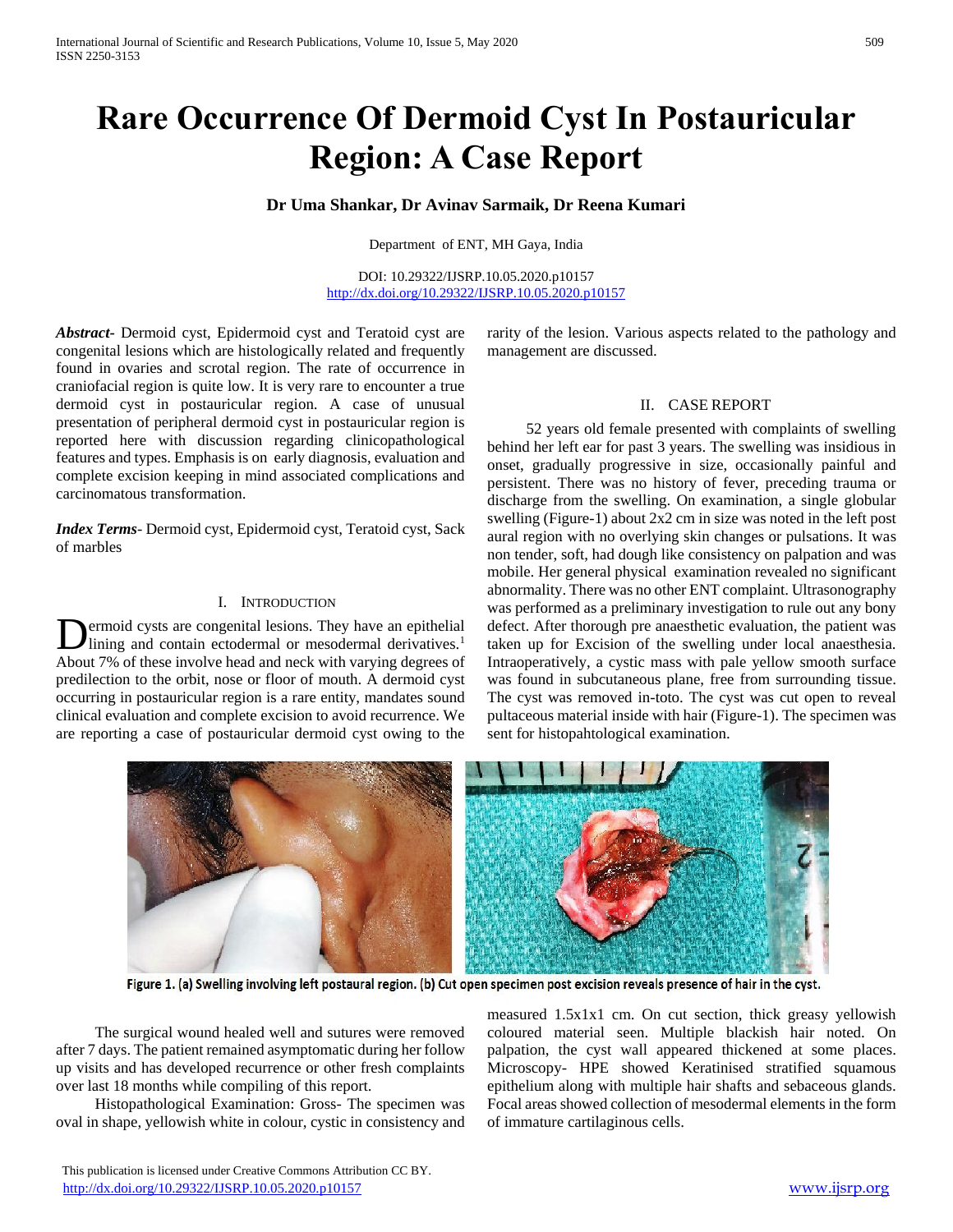International Journal of Scientific and Research Publications, Volume 10, Issue 5, May 2020 ISSN 2250-3153



Figure 2. (a) Arrow showing keratinising stratified squamous epithelial lining of cyst wall. (b) Sebaceous glands (black arrow) and hair bulb (white arrow).

#### III. DISCUSSION

 Dermoid cyst or true dermoid cyst or compound cyst as defined by Batsakis is an epithelial lined cavity with variable number of skin appendages (hair, follicles, sebaceous glands,  $etc.$ <sup>1</sup>. Other two histologically related clinicopatholgical lesions of developmental origin are Epidermoid cyst and Teratoma. Epidermoid cyst is lined with simple squamous epithelium with a fibrous wall and has no adnexal structures while a Teratoid cyst lining ranges from simple squamous to ciliated epithelium and may contain derivatives of all three germ layers.<sup>2</sup> The dermoid cyst originate from congenital inclusion of germ layers in the deeper tissues along the lines of embryonic fusion. Other theories proposed include entrapment of ectodermal tissue of the first and second branchial arches during fetal development or previous surgery or injury leading to traumatic implantation of epithelial cells into deeper tissues. Dermoid cyst as a variant form of thyroglossal duct cyst has also been postulated.<sup>3</sup>

 Dermoid cysts are frequently found in ovaries and testicles. Rarely do they present in head and neck region (about 7%) during second or third decade of life as subcutaneous swellings, firm, rubbery, mobile and gradually increasing in size. They are usually painless and may be associated with pain in case of recurrent infections in the cyst. Gradual accumulation of cellular debris, sebum and hair causes characteristic slow growth. New and Erich classification based on the site suggests four types for craniofacial dermoid cysts with occurence:

- (1) In the eyes and orbits,
- (2) In the nose area,
- (3) In the floor of mouth, submental and submaxillary regions
- (4) Miscellaneous group

 It is rare to encounter dermoid cysts in auricular or postauricular region. New and Erich in their analysis of 1495 patients did not report even a single case of postaural presentation of the cyst.<sup>4</sup> Various studies have reported prevalence rate of 9.9% ( out of 231 cases), 3% (out of 33 cases) and 5.5 % (out of 183 cases).<sup>5</sup>The peripheral dermoid cysts comprise 80% of the dermoid cysts and form during calvarial maturation near suture lines. They may erode underlying bone but an intracranial involvement in highly unlikely. On the other hand, midline dermoid cysts are associated with persistent fusion of underlying dura to the overlying ectoderm. During fetal development the latter gets dragged with dura creating an intracranial connection

 This publication is licensed under Creative Commons Attribution CC BY. <http://dx.doi.org/10.29322/IJSRP.10.05.2020.p10157> [www.ijsrp.org](http://ijsrp.org/)

and forms an inclusion cyst.<sup>6</sup> Peripheral cysts may thus pose no problem during clinical evaluation. However, it is imperative to radiologically ascertain intracranial connections in midline cysts. USG findings for dermoid cyst comprise solid and cystic structures within a heterogenous mass.<sup>7</sup> Unilocular masses filled with a homogenous, hypoattenuating fat nodules give "sack of marbles" appearance on CT scan.<sup>8</sup> Fine Needle Aspiration Cytology also facilitates to distinguish these from other lesions like epidermoid inclusion cyst, sebaceous cyst, subperiosteal abscess, lymphadenopathy, trichilemmal cyst, lipoma and hemangioma.<sup>9</sup> Histopathologically, the cyst contains pulate equals material with hair. Microscopical examination reveals presence of stratified squamous epithelium, sebaceous glands and hair follicles.

 Simple excision remains the mainstay management for peripheral cysts while a coronal approach with frontal craniotomy for complete excision may be required for midline inclusion cysts with a multidisciplinary team including a neurosurgeon.<sup>10</sup> Excision of dermoid cyst is warranted to prevent secondary infection, neurological complications in midline cysts and avoid functional complications depending on the site of presentation like proptosis, diplopia, restricted eye movement (eye and orbit), dysphagia, difficulty breathing and dysphonia (intraoral and neck). Better aesthetics remain a major indication for excision. Although benign lesions, dermoid cysts have been reported to undergo carcinomatous transformation.<sup>11-14</sup> Recurrence may be encountered after incomplete excision or in case of infected cyst. Therefore, need for early diagnosis, evaluation and complete excision is emphasised for such lesions.

#### IV. CONCLUSION

 Dermoid cysts of postaural region are a rare entity. The management for peripheral occurring lesions may not require extensive evaluation before excision however, a midline lesion should rare suspicion for intracranial involvement. The latter may require multidisciplinary team management. Recurrence may occur in case of incomplete excision or infected cysts. Malignant transformation has been reported in some cases. $11-14$ 

#### **REFERENCES**

[1] Batsakis JG. Tumors of the Head and Neck, 2<sup>nd</sup> ed. Baltimore. Williams and Wilkins, 1979-227-8.